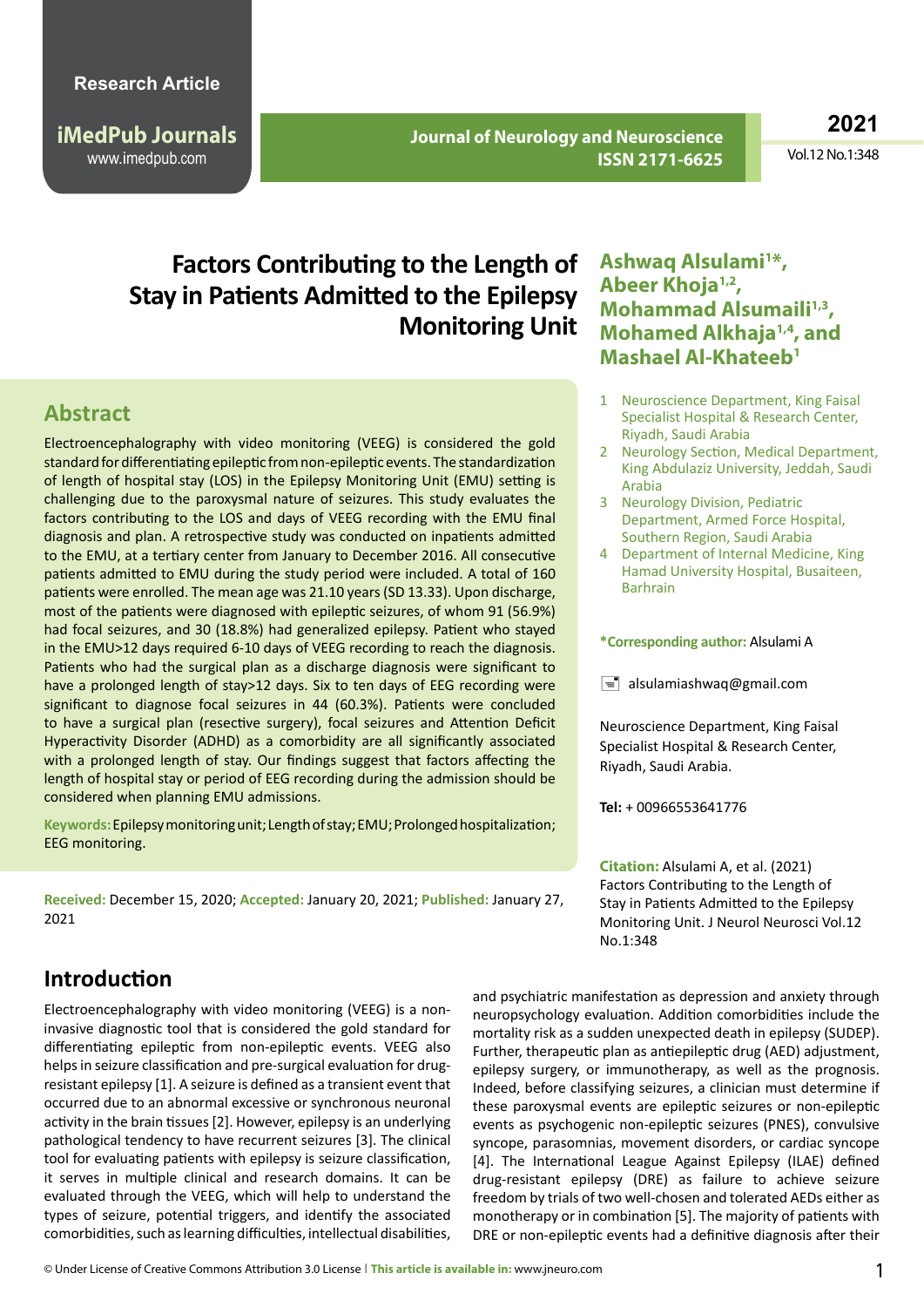**2021** Vol.12 No.1:348

EMU admission, which either confirmed or changed the previous diagnosis and was managed accordingly [5].

The standardization of length of hospital stay (LOS) for epilepsy patients in the EMU setting is challenging due to the paroxysmal nature of seizures [6]. In the fiscal year 2014, the mean LOS for epilepsy cases admitted to EMU was between 3.3-5.7 days [3]. It was reported that the average days of having the first event/ seizure ranged from one to two days [7,8]. The mean LOS for monitoring with VEEG was five days, while 35% of patients who needed three or more days [7]. It was reported the average LOS in an EMU was around 3-4 days for adults, compared to 1.2-1.5 days for pediatric stays [9]. LOS can be longer for patients with presurgical evaluation (mean 3.5 days) than PNES patients admitted for spells classification of 2.4 or fewer days [8,10,11].

To the best of our knowledge, some studies evaluate the length of stay at the epilepsy monitoring unit with different factors. However, there are no studies that assess the days of VEEG recording with the final diagnosis and plan. This study evaluates the factors contributing to the LOS and days of VEEG recording with the EMU final diagnosis and plan. Furthermore, the study also evaluate other contributing factors such as patients' age group, epilepsy risk factors, event classification (epileptic vs. nonepileptic), number of AEDs, completion of phase I pre-surgical evaluation, and complications related to admission.

# **Materials and Methods**

### **Study design and population**

Aretrospective studywas conducted on inpatients admitted to the Epilepsy Monitoring Unit (EMU) at King Faisal Specialist Hospital and Research Center in Riyadh, a tertiary and referring center for most drug-resistant epilepsy cases in the Gulf's countries, from January 2016 to December 2016. All consecutive patients admitted to the EMU during the study period were enrolled.

### **Data collection**

Before conducting the study, ethical approval was obtained from the Institutional Review Board (IRB) at King Faisal Specialist Hospital and Research Center (KFSHRC) (# 2171 160).

Data were collected from the epilepsy monitoring unit and epilepsy conference reports for all patients who were monitored with continuous video scalp EEG or subdural (SD) EEG to localize/ lateralize their seizures/events. Patients were admitted to our EMU for either seizure classification or pre-surgical evaluation.

#### **Variables**

Our dependent variables were the length of stay (LOS) which is the total days of hospital admission in the EMU, and days of EEG recording, which is the number of days patients were connected to video monitoring EEG. Both were measured in days. A value of 0 was possible when the patient was discharged on the same day as admission for a certain reason that will be mentioned in detail. For patients with LOS >7 days, we recorded the reasons contributing to prolonged LOS.

#### **Data abstracted from the medical records included:**

- Clinical and demographic data: age (based on our hospital criteria for EMU admission - population divided into pediatric from 1-15 years and adult), gender, age of onset, seizure frequency per month, risk factors, comorbidity (Intellectual disability (ID), Attention Deficit Hyperactivity Disorder (ADHD), Autism Spectrum Disorder (ASD), Visual/ Hearing impairment), and city of residence.
- Reasons for admission: seizure classification (Epileptic or Non-epileptic "PNES or non-epileptic events related to cardiac causes; syncope"), pre-surgical evaluation for generalized vs. focal seizures, localization (temporal, temporal plus, extra-temporal), surgical plan (surgical "resective vs. palliative", non-surgical "optimizing medical therapy or immunotherapy").
- Reasons for prolonged admission: first seizure timing, number of AEDs, and complications (hospital-acquired infections, musculoskeletal pain, falls, skin abrasions, or SUDEP).
- EMU protocol: activation procedure (hyperventilation, photic stimulation, and sleep deprivation), hygiene break, and all types of semiology were recorded.
- Others: previous admission, type of monitoring (scalp/SD), investigation performed during admission, and season (month of admission).

### **EMU Protocol**

The EMU at KSFSHRC is considered as one of the largest referring epilepsy centers in the Gulf's countries. In addition, it is the first referring center accepting drug-resistant epilepsy cases from the whole kingdom. It consists of a 6-bed unit integrated into the general neuroscience floor for both adult and pediatric cases. Eight full-time board-certified staff adult/pediatric epileptologists rotate through the EMU with five full-time fellows. Four boardcertified EEG technologists are responsible for the technical aspects of the EMU and other hospital duties and are on call 24 hours a day. Patients admitted to the EMU underwent continuous digital video-EEG monitoring throughout their EMU stay.

- Patient and family assessment and education: before or upon admission, patients must sign informed consent specific to procedures and care in an EMU, including the use of video monitoring and care specific to the seizure provocation during EEG monitoring in the EMU.
- Preparation for EMU admission: chart review for phase I pre-surgical evaluation including: three-tesla Magnetic Resonance Imaging (MRI) of the brain, functional Magnetic Resonance Imaging (fMRI), Magnetoencephalography (MEG), Positron Emission Tomography (PET) scan, Single-Photon Emission Computed Tomography (SPECT), neuropsychology assessment and sodium amobarbital procedure WADA testif needed. These tests are conducted before the admission and individualized to each patient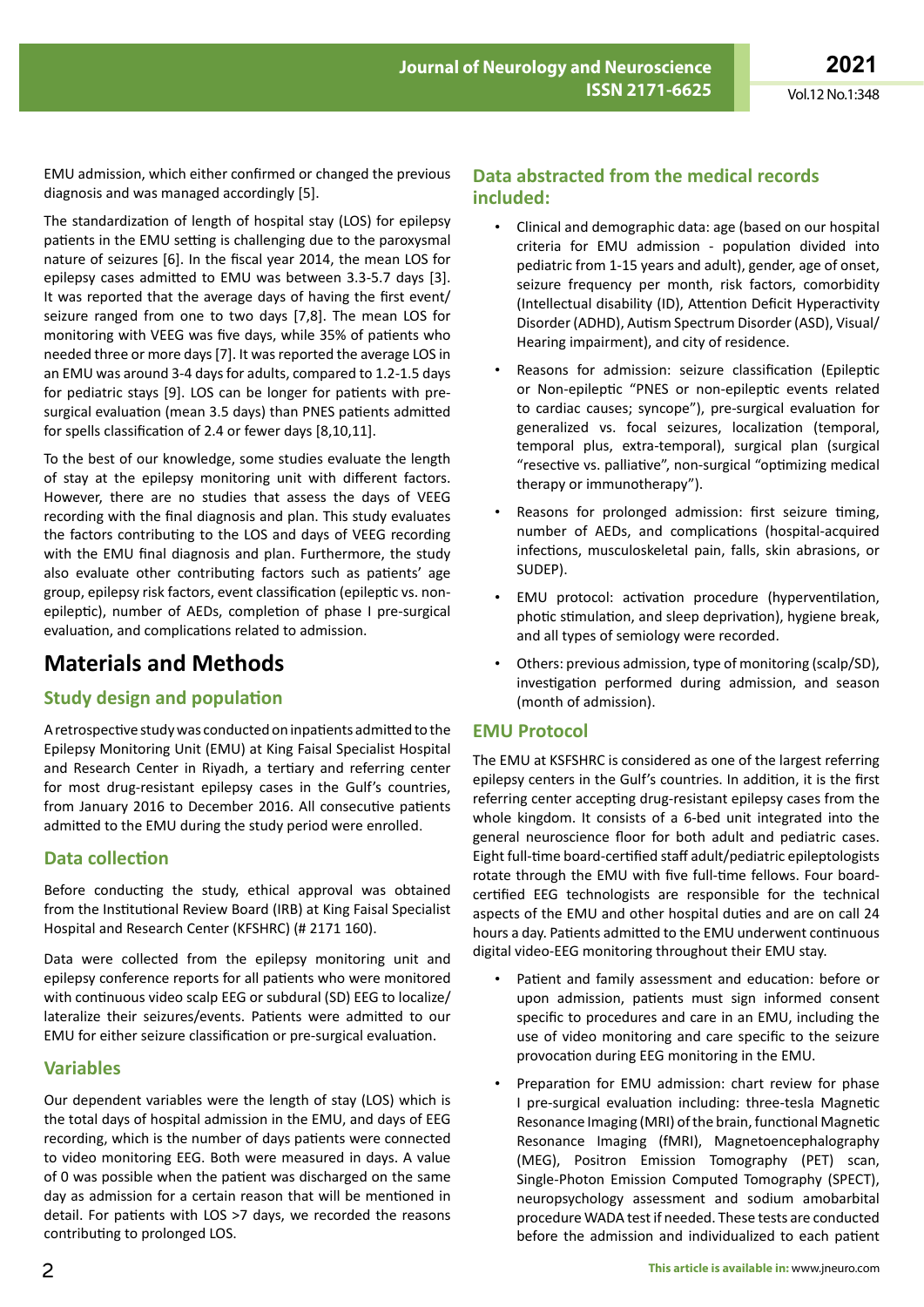to facilitate the completion of the required tests either during the admission or as an outpatient.

- Seizure precautions: EMU staff implement seizure precautions as clinically indicated and provide seizure first aid for all seizure types. Strategies include at a minimum: a) monitor changes in consciousness, mental status, and behaviors, b) monitor vital signs during acute seizures, during and after administration of IV AEDs, and as clinically indicated c) turn patient on their side as soon as possible and support head to help keep open airway (for generalized seizures), d) have suction and oxygen available, e) use padded side rails, f) assess patient frequently after the event until they return to the baseline, while monitoring the time length of event and documenting observations.
- Seizure observation: continuous observation is needed at all times for all patients during EEG monitoring by the nursing staff with the presence of the patient's sitter. The use of additional cardiac monitoring and pulse oximetry to assist with diagnostic testing and safety is used when appropriate.
- Response to acute seizures: EMU staff must have immediate access to emergency medications, including IV preparations of AEDs, to treat seizure emergencies. Each patient should have an individualized plan for managing acute seizures based on the reason for admission, seizure history, the risk for seizure emergencies, medication history, and other pertinent information. EMU staff consider medications based on the need for short-term suppression or long-term treatment of seizures. Physicians can manage seizure emergencies available in-house to EMU 24 hours a day. Intravenous access or alternative drug administration methods should be established at the beginning of the monitoring period in all patients.
- AED tapering: patients generally undergo processes such as AED tapering to help capture seizures. The subsequent tapering of AEDs is not uniform; rather, tapering is individualized for each patient based on factors such as baseline seizure frequency, history of status epilepticus, and medication half-life.
- Activity and environment: personnel in monitoring units should assess their environment to optimize patient safety and include: a) bed and chair alarms, b) safe waiting area for use before admission or discharge, c) a typical activity and safety plan including: plans for travel off the EMU if clinically indicated, and d) out of bed with assistance only.
- Discharge planning: consider the time of the last seizure, generally ensuring that patients have been seizurefree for 24 hours before discharge. Discharge teaching should include: a) AED changes that occurred during the monitoring period and medications to be taken after discharge, b) when to contact their epileptologist for changes in seizures, behavior or mood, c) how to manage seizures after discharge, including use of rescue

or PRN medications for temporary treatment of seizures if clinically indicated, d) timing of follow-up appointments, and f) safety precautions, activity limitations when to resume normal activity.

#### **Statistical analysis**

The data were coded and analyzed via Statistical Package for the Social Sciences (SPSS, version 25.0, Chicago, IL) software. The descriptive analysis was presented in mean and standard deviation for continuous variables, whereas categorical variables were described using frequencies and percentages. Additionally, Chi-square tests were used to assess the association between the outcome and categorical independent variables. Independent student t-test and one-way ANOVA were used for comparing two and more means, respectively. The significance level was set at less than 0.05 at a confidence interval of 95%.

### **Results**

### **Clinical and demographic characteristics**

A total of 160 patients were enrolled in the study-designated period. **Table 1** shows descriptive clinical and demographic findings in participants. The mean age was 21.10 years (SD 13.33), in which the highest percentages were aged less than 15 (36.3%). Males represented 52.5% of the participants, while females represented 47.5%. Only 20% of patients were from Riyadh. Autumn and spring were the peak seasons of EMU admission cases. Almost half of the participants had three AEDs (45%). The comorbiditiesevaluatedinourpopulationwerevisualimpairment, hearing impairment, autism, ADHD, intellectual disability and psychiatric comorbidities, in a frequency of 2 (1.3%), 3 (1.9%), 3 (1.9%), 14 (8.8%), 39 (24.4%), and 19 (11.9%), respectively. Eleven patients experienced complications during EMU admission, four patients (2.5%) had hospital-acquired pneumonia, two had skin abrasion (1.3%), two had autoimmune flare-up (1.2%), one had aspiration pneumonia secondary to status epilepticus (0.6%), one had near-SUDEP (a patient with epilepsy who survives resuscitation for more than an hour after cardiorespiratory arrest and has no structural cause identified after investigation), and 1 had shoulder dislocation due to generalized tonic clonic seizures (GTC). Patients admitted for pre-surgical evaluation were 105 (65.6%). The remaining patients were admitted for classification 55 (34.4%). The majority of monitoring types were scalp EEG which accounted for 149 patients (93.1%), of those patients, 44 (8%) stayed for more than 12 days, whereas invasive subdural monitoring accounted for 11 patients (6.9%), of them, 6 patients (12%) stayed more than 12 days.

Upon discharge, most of the patients were diagnosed with epileptic seizures, of whom 91 (56.9%) had focal seizures, and 30 (18.8%) had generalized epilepsy. The seizure localization for focal epilepsy were extra-temporal (ET) 40 (25%), Temporal (T) 39 (24.4%), and temporal plus (T+) 14 (8.8%). The second group was diagnosed with non-epileptic events, divided into psychogenic non-epileptic seizures(PNES) 20 (12.5%) and non-epileptic events related to cardiac causes (syncope) 3 (1.9%). The remaining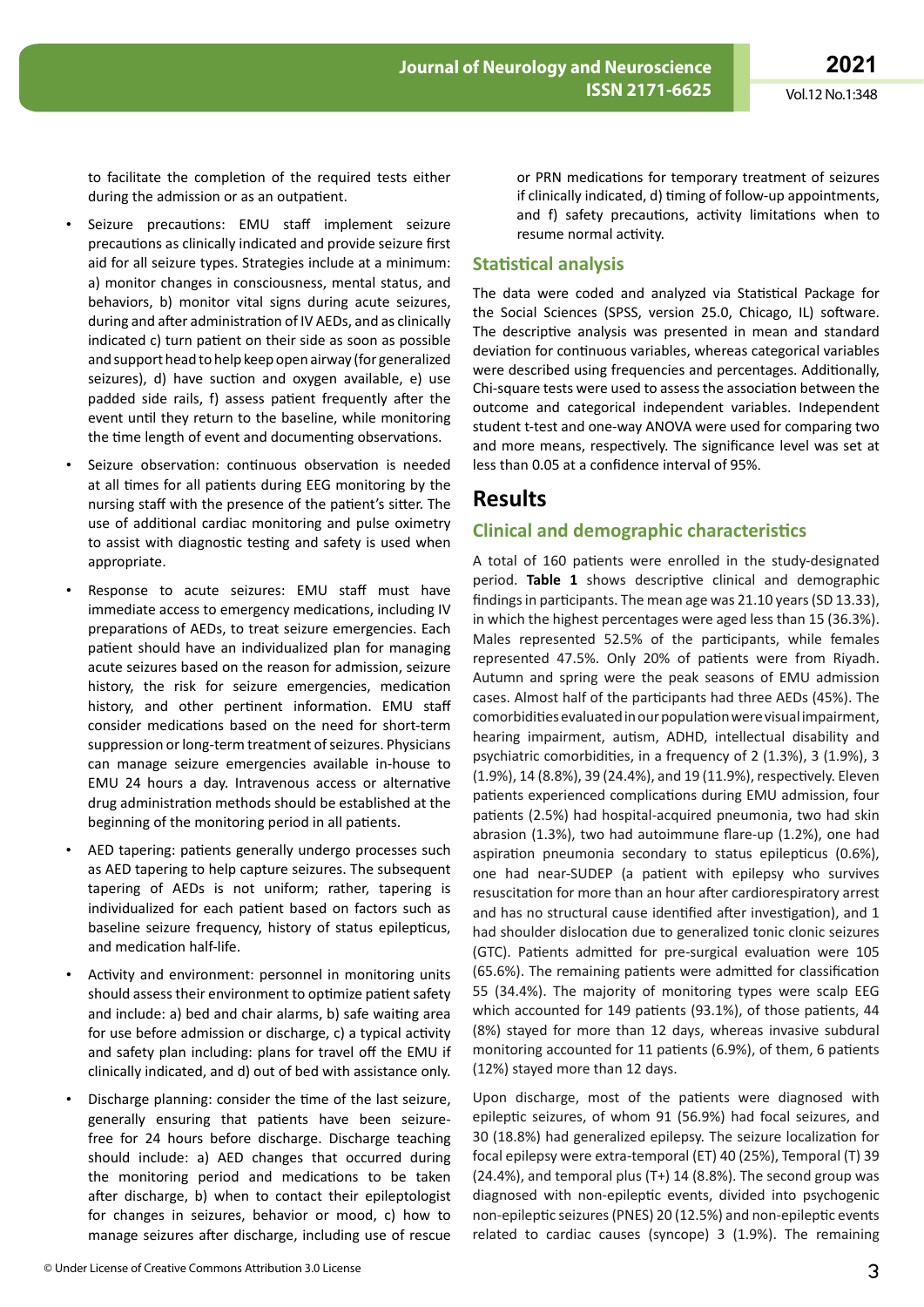| Table 1 Demographic characteristics for our sample. |            |  |  |  |  |  |  |  |
|-----------------------------------------------------|------------|--|--|--|--|--|--|--|
| N (%) 160 (100%)                                    |            |  |  |  |  |  |  |  |
| Age (year) mean=21.10 years (SD=13.33)              |            |  |  |  |  |  |  |  |
| $1 - 15$                                            | 58 (36.6)  |  |  |  |  |  |  |  |
| 16-24                                               | 45 (28.1)  |  |  |  |  |  |  |  |
| $25 - 34$                                           | 33 (20.6)  |  |  |  |  |  |  |  |
| 35-45                                               | 18 (11.3)  |  |  |  |  |  |  |  |
| Above 45                                            | 6(3.8)     |  |  |  |  |  |  |  |
| Age of Onset (year)                                 |            |  |  |  |  |  |  |  |
| $0 - 2$                                             | 44 (27.5)  |  |  |  |  |  |  |  |
| $2 - 14$                                            | 89 (55.6)  |  |  |  |  |  |  |  |
| 15-35                                               | 23(14.4)   |  |  |  |  |  |  |  |
| Above 35                                            | 4.0(2.5)   |  |  |  |  |  |  |  |
| <b>Seizure frequency (month)</b>                    |            |  |  |  |  |  |  |  |
| <b>Below 5</b>                                      | 48 (30)    |  |  |  |  |  |  |  |
| $5 - 10$                                            | 20(12.5)   |  |  |  |  |  |  |  |
| 11-21                                               | 26(16.3)   |  |  |  |  |  |  |  |
| Above 21                                            | 66 (41.3)  |  |  |  |  |  |  |  |
| Gender                                              |            |  |  |  |  |  |  |  |
| Male                                                | 84 (76)    |  |  |  |  |  |  |  |
| Female                                              | 76 (47.5)  |  |  |  |  |  |  |  |
| <b>Risk Factor (92) 57.5</b>                        |            |  |  |  |  |  |  |  |
| <b>Febrile seizure</b>                              | 14 (8.8)   |  |  |  |  |  |  |  |
| <b>Family history</b>                               | 36(22.5)   |  |  |  |  |  |  |  |
| Head trauma                                         | 19 (11.9)  |  |  |  |  |  |  |  |
| <b>CNS</b> infection                                | 11(6.9)    |  |  |  |  |  |  |  |
| Pre-Peri-Post natal-complication                    | 21(13.1)   |  |  |  |  |  |  |  |
| Developmental delay                                 | 42 (26.3)  |  |  |  |  |  |  |  |
| Comorbidity (61) 38.1                               |            |  |  |  |  |  |  |  |
| Psychiatric disorder                                | 19 (11.9)  |  |  |  |  |  |  |  |
| Autistic spectrum disorder                          | 3(1.9)     |  |  |  |  |  |  |  |
| <b>ADHD</b>                                         | 14 (8.8)   |  |  |  |  |  |  |  |
| <b>Hearing impermeant</b>                           | 3(1.9)     |  |  |  |  |  |  |  |
| Visual impermanent                                  | 2(1.3)     |  |  |  |  |  |  |  |
| Intellectual disability                             | 39 (24.4)  |  |  |  |  |  |  |  |
| <b>Reason of Admission</b>                          |            |  |  |  |  |  |  |  |
| Classification                                      | 55 (34.4)  |  |  |  |  |  |  |  |
| <b>Pre-Surgical</b>                                 | 105 (65.6) |  |  |  |  |  |  |  |
| <b>Previous Admission</b>                           | 32 (20)    |  |  |  |  |  |  |  |
| Re-do surgery                                       | 4(2.5)     |  |  |  |  |  |  |  |
| <b>Type of recording</b>                            |            |  |  |  |  |  |  |  |
| Scalp                                               | 149 (93.1) |  |  |  |  |  |  |  |
| Subdural                                            | 11 (6.9)   |  |  |  |  |  |  |  |
| <b>City</b>                                         |            |  |  |  |  |  |  |  |
| Riyadh                                              | 32 (20)    |  |  |  |  |  |  |  |
| Out-side Riyadh                                     | 128 (80)   |  |  |  |  |  |  |  |
| <b>Season</b>                                       |            |  |  |  |  |  |  |  |
| Spring                                              | 43 (30.6)  |  |  |  |  |  |  |  |
| Summer                                              | 29 (18.1)  |  |  |  |  |  |  |  |
| Autumn                                              | 49 (30.6)  |  |  |  |  |  |  |  |
| Winter                                              | 39 (24.4)  |  |  |  |  |  |  |  |

patients were non-conclusive due to the following reasons: 10 (6.3%) of patients had no seizures during the period of admission, 3 (1.9%) were not connected to EEG due to hair lice, 2 (1.3%) were discharged DAMA due to social reasons, 1 (0.6%) was not cooperative for EEG recording as he had a combined type of (ADHD). Seven patients who presumed to have epileptic seizures and discharged as PNES **(Figure 1)**. In addition, 19 patients were admitted for pre-surgical evaluation and ended by palliative therapy VNS (11), colostomy (3), functional hemispherectomy (4), and radio ablation therapy (1). Resective surgery was performed for 76 patients; intracranial EEG was planned for 29 patients, 45 subjects directed for resective surgeries, medication was adjusted for 1 patient when the resective surgery failed, and 1 underwent gamma knife for hypothalamic hamartoma (HH). The mean length of stay in EMU for our population was 11.12 days (SD 6.45), and the mean for EEG recording days was 6.46 (SD 3.72).

#### **Factors associated with the number of EEG recording days and Length of Stay (LOS) days**

**Tables 2 and 3** show the factors associated with prolonged days of EEG recording and length of hospital stay at EMU. More than 7 days at EMU and more than 6 days of VEEG recording were considered as prolonged. There was no significant difference in both lengths of stay and EEG recording days in the proportion based on gender.

The pediatric age group tended to have longer EMU admission: > 12 days in 18 patients (36.0%). Patients with earlier age of epilepsy onset between 2-14 years, had EEG recording ranged 6-10 days. Patient who stayed in the EMU >12 days required 6-10 days of video EEG recording to reach the diagnosis (p-value <0.001). Patients who had the surgical decision as a discharge diagnosis were statistically significant to have a prolonged length of stay >12 days (p-value 0.003) as shown in **Table 4A**. Six to ten days of EEG recording were statistically significant (p-value 0.003) to diagnose focal seizures in 44 patients (60.3%). In addition,



(medication adjustment/immunotherapy), non-epileptic events (PNES vs. non-epileptic events related to cardiac causes "syncope"), or non-conclusive due to discharge against medical advice (DAMA), no-seizure recorded during EMU stay, hair lice, or not cooperative patient. The majority of our EMU patients concluded to have a surgical plan.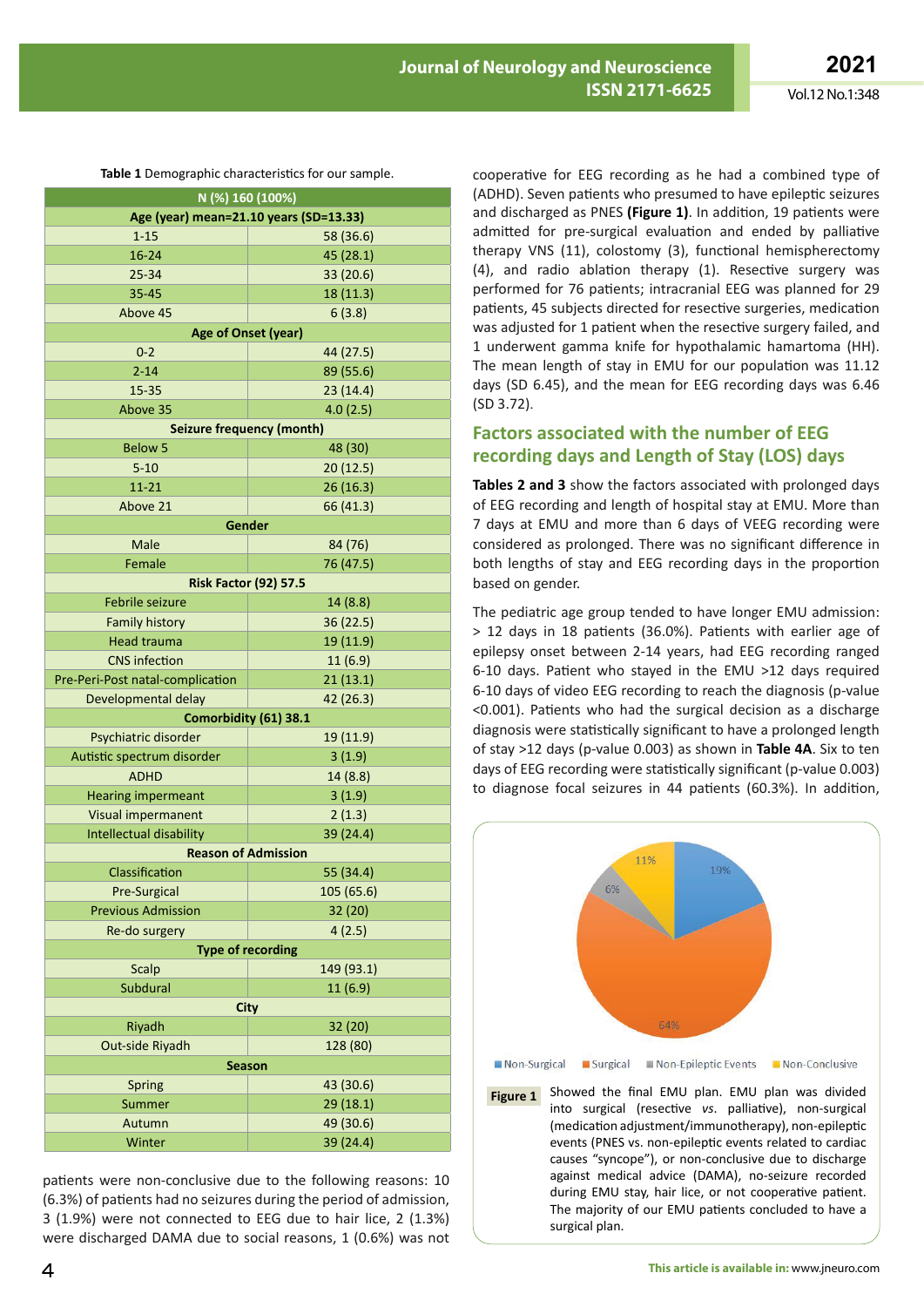Vol.12 No.1:348

**Table 2** Factors contributing to the length of stay in epilepsy patients at EMU. This table illustrates the factors that contribute to prolonged EMU stay and showed the longest stays in patients who had to complete phase I investigations including (MRI, PET scan, fMRI, MEG, SPECT, and neuropsychology assessment).

| <b>Variables</b>                                                               |         |          |          |                      |           |         |  |  |
|--------------------------------------------------------------------------------|---------|----------|----------|----------------------|-----------|---------|--|--|
|                                                                                | $1 - 3$ | $4-6$    | $7-9+$   | $10-12$ <sup>+</sup> | $>12^{+}$ | p-value |  |  |
| <b>Reason for prolonged admission</b>                                          |         |          |          |                      |           |         |  |  |
| <b>Complications</b>                                                           | 0(0)    | 2(7.1)   | 4(9.8)   | 2(6.5)               | 3(6.0)    |         |  |  |
| <b>Consultations</b>                                                           | 0(0)    | 0(0)     | 2(4.9)   | 2(6.5)               | 1(2.0)    |         |  |  |
| Delayed EEG recording                                                          | 2(20.0) | 1(3.6)   | 2(4.8)   | 0(0)                 | 0(0)      |         |  |  |
| Investigation                                                                  | 4(40.0) | 6(21.4)  | 12(29.3) | 11(35.5)             | 14(28.0)  |         |  |  |
| No seizure recorded                                                            | 0(0)    | 2(7.1)   | 1(2.4)   | 0(0)                 | 0(0)      | 0.091   |  |  |
| Number of waiting days                                                         | 0(0)    | 1(3.6)   | 5(12.2)  | 2(6.5)               | 3(6.0)    |         |  |  |
| <b>Observation after resuming ADEs</b>                                         | 4(40.0) | 11(39.3) | 7(17.1)  | 6(19.4)              | 12(24.0)  |         |  |  |
| <b>Outside Rivadh - Flight</b>                                                 | 0(0)    | 4(14.3)  | 4(9.8)   | 3(9.7)               | 3(6.0)    |         |  |  |
| Surgery done                                                                   | 0(0)    | 1(3.6)   | 3(7.3)   | 2(6.5)               | 11(22.0)  |         |  |  |
| To record more seizure                                                         | 0(0)    | 0(0)     | 1(2.4)   | 3(9.7)               | 3(6.0)    |         |  |  |
| One-way ANOVA test was used to compare the variables.                          |         |          |          |                      |           |         |  |  |
| + Patient who are under these subgroups considered to have prolonged LOS days. |         |          |          |                      |           |         |  |  |

**Table 3** Factors contributing to the prolonged days of EEG recording in epilepsy patients at EMU. This table illustrates the factors that contribute to prolonged days of EEG recording in epilepsy patient at EMU. It shows that majority of patients stayed between 6-10 days on EEG recording to capture the first seizure between 1-3 days, to have sleep deprivation, to do activation procedure, and to get one hygiene break.

| <b>Variables</b>                           |              |           |              |           |                        |          |  |  |  |
|--------------------------------------------|--------------|-----------|--------------|-----------|------------------------|----------|--|--|--|
|                                            | $\mathbf{0}$ | 01-May    | $6 - 10^{+}$ | $11 - 15$ | $16 - 20$ <sup>+</sup> | p-value  |  |  |  |
| Reason for prolonged days of EEG recording |              |           |              |           |                        |          |  |  |  |
| <b>Number of seizures recorded</b>         |              |           |              |           |                        |          |  |  |  |
| $0 - 10$                                   | 3(75.0)      | 38 (59.4) | 51 (69.9)    | 10(66.7)  | 3(75.0)                |          |  |  |  |
| $11 - 20$                                  | 0(0)         | 11(17.2)  | 10(13.7)     | 3(20.0)   | 0(0)                   | 0.886    |  |  |  |
| $21 - 30$                                  | 0(0)         | 2(3.1)    | 0(0)         | 0(0)      | 0(0)                   |          |  |  |  |
| $31 - 40$                                  | 0(0)         | 1(1.6)    | 1(6.7)       | 1(6.7)    | 0(0)                   |          |  |  |  |
| $>40$                                      | 1(25.0)      | 12 (18.8) | 1(6.7)       | 1(6.7)    | 1(25.0)                |          |  |  |  |
| Timing of the 1st seizure                  |              |           |              |           |                        |          |  |  |  |
| $1 - 3$                                    | 1(25.0)      | 52 (81.3) | 55 (75.3)    | 11(73.3)  | 3(75.0)                |          |  |  |  |
| $4 - 6$                                    | 0(0)         | 4(6.3)    | 6(8.2)       | 2(13.3)   | 1(25.0)                | $0.039*$ |  |  |  |
| $7-9$                                      | 0(0)         | 1(1.6)    | 2(2.7)       | 2(13.3)   | 0(0)                   |          |  |  |  |
| $10-12$                                    | 0(0)         | 2(3.1)    | 0(0)         | 0(0)      | 0(0)                   |          |  |  |  |
| $>12$                                      | 0(0)         | 0(0)      | 1(1.4)       | 0(0)      | 0(0)                   |          |  |  |  |
| <b>Number of AEDs</b>                      |              |           |              |           |                        |          |  |  |  |
| $\pmb{0}$                                  | 0(0)         | 1(1.6)    | 1(1.4)       | 0(0)      | 0(0)                   |          |  |  |  |
| $\mathbf{1}$                               | 0(0)         | 6(9.4)    | 6(8.2)       | 1(6.7)    | 1(25.0)                |          |  |  |  |
| $\overline{2}$                             | 2(50.0)      | 17(26.6)  | 19 (26.0)    | 2(13.3)   | 2(50.0)                | 0.403    |  |  |  |
| $\overline{3}$                             | 1(25.0)      | 25(39.1)  | 36 (49.3)    | 10(66.7)  | 0(0)                   |          |  |  |  |
| $\overline{\mathbf{4}}$                    | 1(25.0)      | 14(21.9)  | 9(12.3)      | 2(13.3)   | 0(0)                   |          |  |  |  |
| 5                                          | 0(0)         | 1(1.6)    | 2(2.7)       | 0(0)      | 1(25.0)                |          |  |  |  |
| Sleep deprivation                          | 0(0)         | 33 (51.6) | 55 (75.3)    | 12(80.0)  | 3(75.0)                | $0.000*$ |  |  |  |
| <b>Activation procedure</b>                | 0(0)         | 60 (93.8) | 68 (93.2)    | 15 (100)  | 4(100)                 | $0.000*$ |  |  |  |
| <b>Hygiene break</b>                       | 0(0)         | 1(1.6)    | 44 (60.3)    | 15 (100)  | 3(75.0)                | $0.000*$ |  |  |  |
| <b>Number of hygiene break</b>             |              |           |              |           |                        |          |  |  |  |
| $\mathbf{1}$                               | 0(0)         | (1) 1.6   | (43) 58.9    | (1) 6.7   | 0(0)                   |          |  |  |  |
| $\overline{2}$                             | 0(0)         | 0(0)      | (1) 1.4      | (13) 86.7 | 2(50.0)                | $0.000*$ |  |  |  |
| 3                                          | 0(0)         | 0(0)      | 0(0)         | (1) 6.7   | 1(25.0)                |          |  |  |  |
| <b>NA</b>                                  | (4)100       | 0(0)      | 0(0)         | 0(0)      | 0(0)                   |          |  |  |  |
| *Statistically significant value (p<0.05)  |              |           |              |           |                        |          |  |  |  |

One-way ANOVA test was used to compare the variables.

† Patient who are under these subgroups considered to have prolonged VEEG recording days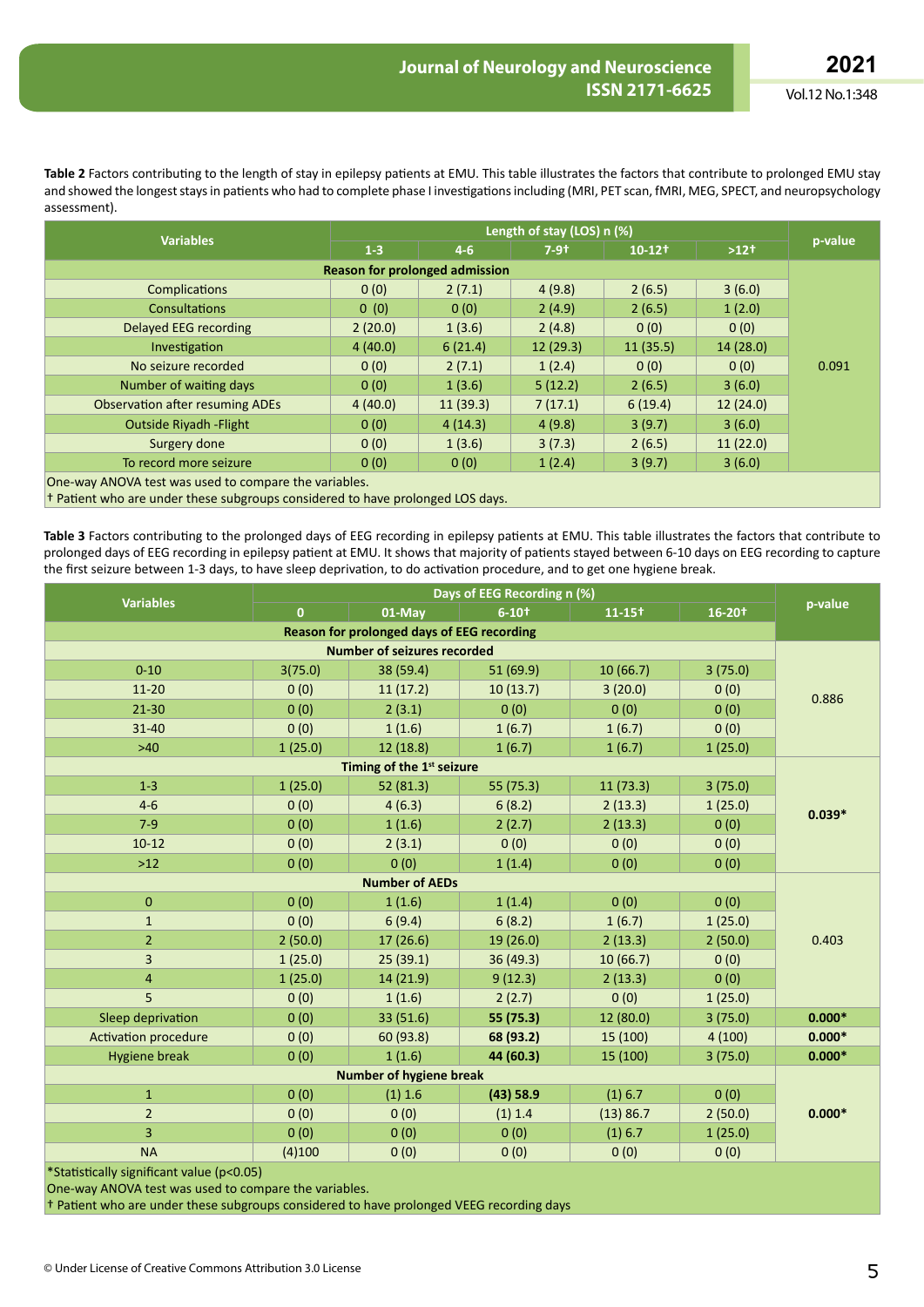patients who had non-conclusive diagnoses were statistically significant (p-value<0.001) for the same duration as shown in **Table 4B**. The maximum number of non-conclusive group was in no-seizure recorded subgroup by 4 patients (5.5%). The correlation between the timing of first recorded seizure during EMU admission and the total days of VEEG recording; the first seizure was occurred between 1-3 days of the beginning of the record and was statistically significant to total VEEG recording of 6-10 days (p-value 0.039). In our sample, 36 patients (49.3%) were on three AEDs and stayed on EEG recording for 6-10 days.

The LOS of  $> 12$  days was statistically significant for the 35 patients who had been undergone resective surgery (70.0%) in comparison to palliative surgery. A total of 42 patients (84%) with epileptic seizures had prolonged length of stay >12 days compared to 8 patients (19.5%) who had non-epileptic events who stayed for 7-9 days **(Tables 4A and 4B)**. The comorbidities evaluated in our population compared to the LOS showed that the majority of stays were more than 12 days, and were statistically significant with ADHD (p-value 0.004). Psychiatric subgroups included 5 patients with depression (stayed 6-10 days), 5 with conversion (stayed from 6-15 days), 1 with anxiety (stayed 12 days), and 2 with psychosis (stayed 5-6 days).

Factors that contributed to prolonged LOS during EMU admission included: EEG was not connected from the first day of admission, no seizure recorded during their stay, to record more of the habitual seizures, presence of complications, consulting other services, observation after resuming AED, completion of phase I investigation, a surgical procedure performed during the same admission, or patients from outside Riyadh. For patients who experienced issues upon admission that interfered with reaching conclusive data such as hair lice, no seizure recorded during their stay, discharged DAMA, or not cooperative for connection; the LOS was between 0-15 days. Completing phase I investigations was the major cause of the prolonged stay for more than 12 days in 14 patients (28.0%), followed by resuming or adjusting AEDs in 12 patients (24.0%). Investigations included the following: MRI brain (47 patients, 29.4%), fMRI (1 patient, 0.6%), MEG (1 patient, 0.6%), SPECT (1 patient 0.6%), PET scan (53 patients, 33.1%), neuropsychology assessment (19 patients, 11.9%) and sodium amobarbital procedure WADA test (2 patients, 1.3%). In patients who experienced complications during EMU admission, six patients (12.0%) had prolonged LOS > 12 days. Patients with previous EMU admission were 32 (20.0%), including eleven patients (6.9%) were admitted for intracranial monitoring, but these patients had no statistically significant difference

**LOS (Days) Surgical Non-Surgical Non-Conclusive 95 (59.4%) 23 (14.4%) 16 (10.1%) Resective Palliative PNES Non-Epileptic events DAMA No Seizures recorded Hair Lice Not Cooperative 1-3** 1 (10.0) 2 (20.0) 1 (10) 0 (0) 0 (0) 0 (0) 0 (0) 1 (10) 1 (10) **4-6** 9 (32.1) 5 (17.9) 4 (14.3) 0 (0) 1 (3.6) 2( 7.1) 1 (3.6) 0 (0) **7-9** 17 (41.5)\* 2 (4.90) 8 (19.5) 1 (2.4) 0 (0) 3 (7.3) 1 (2.4) 0 (0) **10-12** 14 (45.2) 5 (16.1) 4 (12.9) 2 (6.5) 1 (3.2) 2 (6.5) 0 (0) 0 (0) **Above 12**  $\begin{array}{|c|c|c|c|c|c|} \hline \textbf{5} & \textbf{5} & \textbf{10.0} & \textbf{3} & \textbf{6.0} & \textbf{0} & \textbf{0} & \textbf{0} & \textbf{0} & \textbf{0} & \textbf{0} & \textbf{0} & \textbf{0} & \textbf{0} & \textbf{0} & \textbf{0} & \textbf{0} & \textbf{0} & \textbf{0} & \textbf{0} & \textbf{0} & \textbf{0} & \textbf{0} & \textbf{0} & \textbf{0} & \textbf{0} & \$ **p-value 0.003\* 0.309 0.07** \*Statistically significant value (p<0.05). One-way ANOVA test was used to compare the variables.

found that patients concluded to have a resectvie surgical plan stayed for 7-9 days showed statistically significant results.

**Table 4A** The correlation between length of stay (LOS) and EMU plan. This table illustrates the correlation between length of stay and EMU plan and

**Table 4B** The correlation between days of EEG recording and EMU plan. This table illustrates the correlation between days of EEG recording and EMU plan and found that the non-conclusive plan (no-seizure recorded subgroup) was statistically significant for keeping patients for 6-10 days of EEG recording.

LOS: Length of Stay; PNES: Psychogenic Non-epileptic Seizures; DAMA: Discharge Against Medical Advice.

|                                                                                                  | <b>Surgical</b>                 |                                | <b>Non-Surgical</b>        |                                           | <b>Non-Conclusive</b>  |                                             |                             |                                   |  |
|--------------------------------------------------------------------------------------------------|---------------------------------|--------------------------------|----------------------------|-------------------------------------------|------------------------|---------------------------------------------|-----------------------------|-----------------------------------|--|
| <b>Days</b><br>of EEG<br><b>Recording</b>                                                        | 95 (59.4%)                      |                                | 23 (14.4%)                 |                                           | 16 (10.1%)             |                                             |                             |                                   |  |
|                                                                                                  | <b>Resective</b><br>$(76)$ 47.5 | <b>Palliative</b><br>(19) 11.9 | <b>PNES</b><br>$(20)$ 12.5 | <b>Non-Epileptic</b><br>events<br>(3) 1.9 | <b>DAMA</b><br>(2) 1.3 | <b>No Seizures</b><br>recorded<br>(10) 6.30 | <b>Hair Lice</b><br>(3) 1.9 | <b>Not Cooperative</b><br>(1) 0.6 |  |
| $\mathbf{0}$                                                                                     | 0(0)                            | 0(0)                           | 0(0)                       | 0(0)                                      | 0(0)                   | 0(0)                                        | 2(50.0)                     | 1(25.0)                           |  |
| $1 - 5$                                                                                          | 32(50.0)                        | 9(14.1)                        | 4(6.3)                     | 1(1.6)                                    | 1(1.6)                 | 4(6.3)                                      | 0(0)                        | 0(0)                              |  |
| $6 - 10$                                                                                         | 37(50.7)                        | 7(9.6)                         | 13(17.8)                   | 2(2.7)                                    | 1(1.4)                 | $4(5.5)*$                                   | 1(1.40)                     | 0(0)                              |  |
| $11 - 15$                                                                                        | 5(33.3)                         | 2(13.3)                        | 3(20.0)                    | 0(0)                                      | 0(0)                   | 1(6.7)                                      | 0(0)                        | 0(0)                              |  |
| $16 - 20$                                                                                        | 2(50.0)                         | 1(25.0)                        | 0(0)                       | 0(0)                                      | 0(0)                   | 1(25.0)                                     | 0(0)                        | 0(0)                              |  |
| p-value                                                                                          | 0.097                           |                                |                            | 0.054                                     |                        | $0.000*$                                    |                             |                                   |  |
| *Statistically significant value (p<0.05). One-way ANOVA test was used to compare the variables. |                                 |                                |                            |                                           |                        |                                             |                             |                                   |  |
|                                                                                                  |                                 |                                |                            |                                           |                        |                                             |                             |                                   |  |

PNES: Psychogenic Non-epileptic Seizures; DAMA: Discharge Against Medical Advice.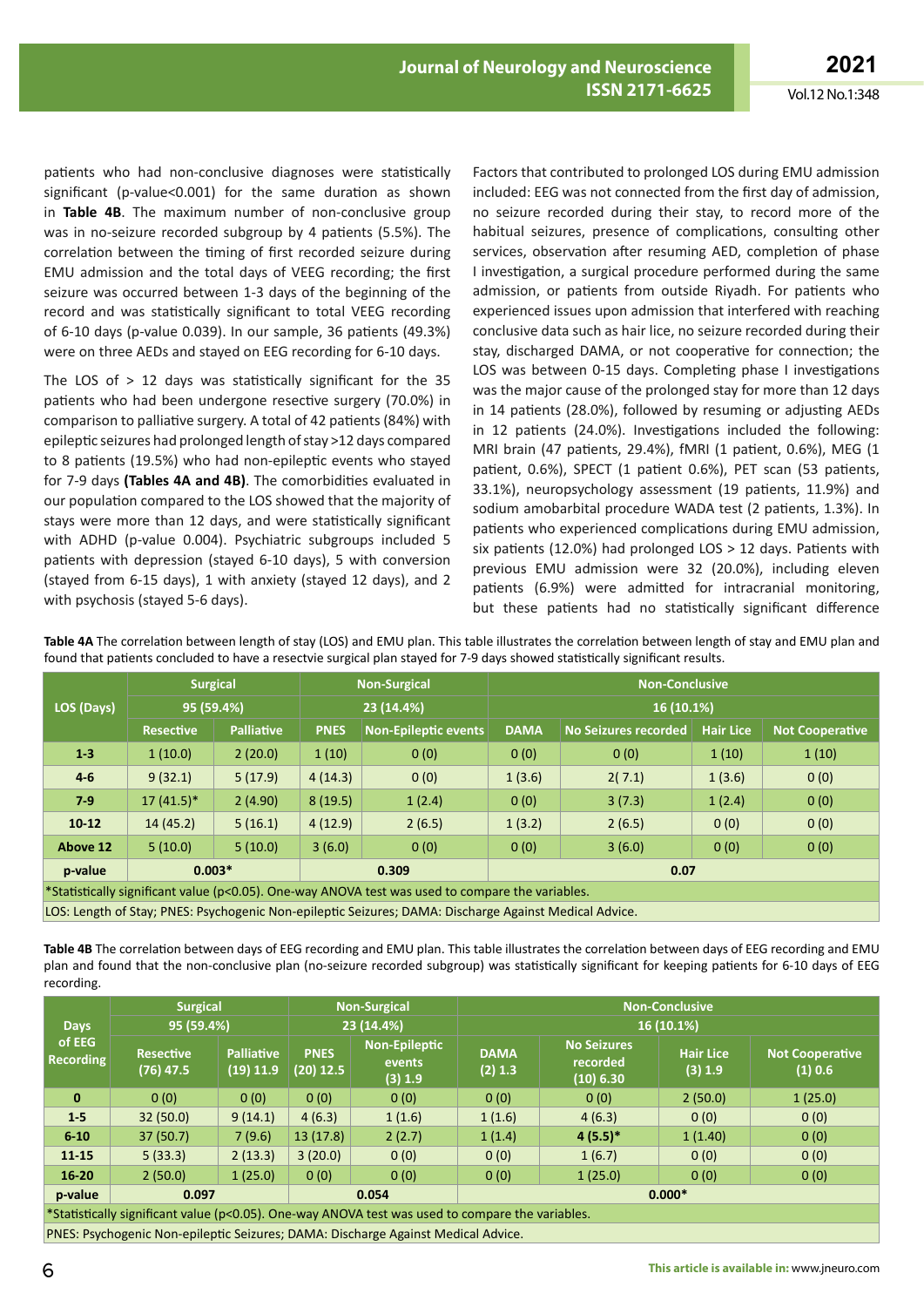with prolonged LOS. Of these patients, two had two previous admissions. Four patients were admitted for re-do surgery (2.5%), two patients stayed 7-9 days, and two for 10-12 days, without statistically significant difference. In comparing the LOS to the season of admission, 19 patients (38.0%) were admitted for >12 days during autumn, while in spring 17 patients (41.5%) stayed between 7-9 days.

## **Discussion**

ThisstudyrepresentsthefirstconsecutivecasesofEMUadmissions to assess LOS and investigate specific patient characteristics and other factors that affect LOS in Saudi Arabia, to the best of our knowledge. At the EMU of King Faisal Specialist Hospital and Research Center (KFSHRC), almost 90% of admissions were diagnostic (surgical, non-surgical, or non-epileptic), with 11% being non-conclusive. These results align with previous reports that less than 15% of admissions were inconclusive, which is understandable due to the possible adverse outcomes and costs of misdiagnosis, such as unnecessary and non-therapeutic antiseizure medications and admission to emergency units [1,7,12- 14]. However, the prevalence of non-conclusive diagnoses at discharge ranged between 21% and 28% [15,16]. Furthermore, prolonging EEG for the accurate localization and lateralization of seizures is appropriate. When comparing patients with varying hospital stay durations, there were no significant differences in the frequency of non-conclusive admissions.

This study's finding suggests that having a surgical plan, especially resective surgery, the site of the focal seizure, and ADHD as comorbidity, are all significantly associated with a prolonged EMU length of stay. Several factors that were statistically significant predictors of more days of EEG recording, include diagnosis of focal seizure especially (ET), prolonged EMU length of stay, and first seizure timing. Length of stay was not significantly associated with patient age, the number of seizures, or the number of antiepileptic drugs (AEDs) at admission, which was concordant with a previous study assessing pre-admission clinical factors correlated with LOS in EMU [17]. Adverse events or complications were mostly found in prolonged LOS; however, there was no significant correlation between prolonged length of stay and the presence of EMU admission related complications. This result was in contrast with past literature suggesting that short LOS may have consequences beyond not establishing a diagnosis [14,18].

In our sample, patients with epileptic seizures had longer LOS compared to non-epileptic group. This result was in similar to previous reports [13]. The majority of monitoring types were those with scalp EEG who stayed longer than invasive monitoring. In contrast, Gazzola, DM, 2016, found that patients with invasive EEG recording had longer LOS. This result could be explained by the lesser number of invasive EEG recordings in our sample [6].

Patients who had a surgical decision as a discharge diagnosis had a prolonged stay >12 days. This finding is similar to previous reports; that patients admitted for the surgical plan experienced longer LOS than patients admitted for the only classification. This result might be due to the necessity to record several seizures or multifocal events for a pre-surgical evaluation. Furthermore,

patients admitted for event classification had the shortest hospital stay concordant with the need sometimes recording only one clinical event for diagnosis [6,8,19,20]. Patients who had undergone resective surgery; had LOS of  $> 12$  days more than patients who were admitted for palliative surgery. This finding is in line with the literature and was considered it reasonable for prolonged LOS for resective epilepsy surgery [13].

In our data, the second-longest admission period was in patients who waited for observation post resuming or adjusting AED, which aligned with other studies [6]. These studies supposed this result was due to minimizing the adverse effect or seizure occurrence after medication changes. In our study, patients who maintained on three AEDs kept on EEG recording for 6-10 days. This is observed in the literature that two days more than average LOS (aLOS) in patients on three or more AEDs [6]. This result could be explained by the longer time to taper the different AEDs. However, this is not applicable in all cases.

In our sample, intellectual disability (ID) in 39 patients, (24.4%) presented with comorbidities. In other reports, patients with ID account for 2% of all EMU admission [21].

The study sample included patients who experienced psychiatric manifestations such as depression, conversion, anxiety, and psychosis. These patients had extended hospital stays ranging from 5-15 days, with psychosis subgroups having the shortest stays in this group. Patients with psychiatric comorbidities had to stay longer by 0.9 days compared to other studies [6].

In terms of the admission season, we investigated the number of cases admitted per season and the corresponding LOS. We found that autumn had a higher number of patients and a longer LOS > 12 day for EMU admission followed by spring. Our aim was to measure the flow of patients to our unit and allocate resources equally to anticipate seasonal changes. In contrast to Hultman et al., winter and summer were the longer hospital LOS [22]. The LOS was longer in spring than fall, and there was no seasonal difference in LOS [23].

Our study has multiple strengths, including the variety of age groups, namely pediatric patients, as well as detailed demographics, medical history, spells/events history, and VEEG recording course and protocol, which have not been compared with the EMU final plan previously.

Our results may be limited by the inclusion of referred cases to our center, as we are the biggest referring center in the kingdom. Despite this, we could not generalize our results to build up the EMU pathway for all epilepsy centers in Saudi Arabia.

# **Conclusion**

Patient who were admitted for pre-surgical evaluation had an average LOS longer than patients admitted for spell classification. In addition, patients with focal epilepsy styed longer than generalized or other events types. Our findings suggest that factors affecting the length of hospital stay or period of EEG recording during the admission should be taken into account